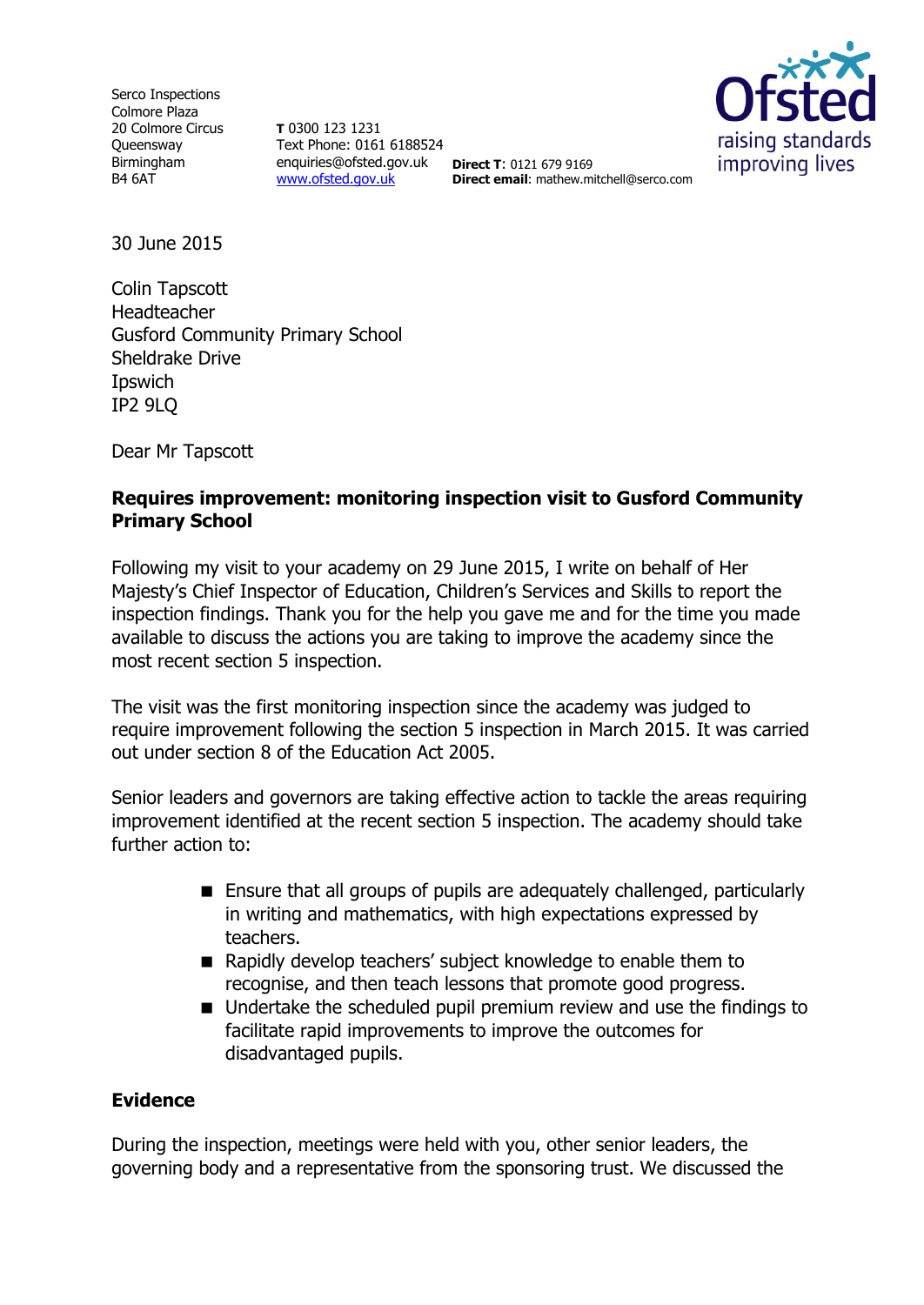

actions taken since the last inspection and you, or a member of the senior leadership team, accompanied me on an extended tour of the school. We observed learning in each class, looked at work books and spoke to pupils. I visited the Nursery provision and the behaviour support classroom. I met with phase leaders and the English team. We reviewed the provisional data for summer 2015.

# **Context**

An assistant headteacher is currently on maternity leave. She has not been replaced and her role has been distributed amongst other members of the senior leadership team. In response to behaviour concerns, a behaviour support teacher started in April 2015, running the 'passport' class. The Key Stage 2 special needs leader is absent and the role is shared amongst other staff members.

## **Main findings**

You and the senior leadership team have a clear understanding of the actions required to address the areas for improvement. You have created plans that are strategic, measure impact and establish long-term school improvement. You are not just tackling the effect, but the cause of underachievement.

Pupils are starting to develop a more positive attitude to their learning. Throughout the tour, every child was purposefully engaged and there were no instances of disruption or pupils who appeared distracted. Skills for learning are being explicitly taught in several classes and pupils are benefiting from this. The four school core values also support improved learning skills and these are widely evident throughout the school.

Standards and progress have improved and, in some cases, are broadly in-line with, or exceed, national expectations. You are aware of areas that require particular attention and are successfully raising aspiration for pupils' achievement. The improved standards can be partially attributed to marking and feedback in pupils' books, which is uniformly used in all classes. Pupils are beginning to benefit from this guidance by using teachers' responses to improve their learning and correct any misunderstandings.

You have developed professional development programmes to support classroom practice for both teachers and teaching assistants. There is evidence that teaching assistants are used well in class and directly support individual pupils or support small groups.

Early years achievements have improved since the inspection. Here the children learn in a nurturing, ordered environment. Activities are linked to topics, and staff are effective in providing stimulating adult-led activities, although some childinitiated activities are less interesting because they are not well prepared. You